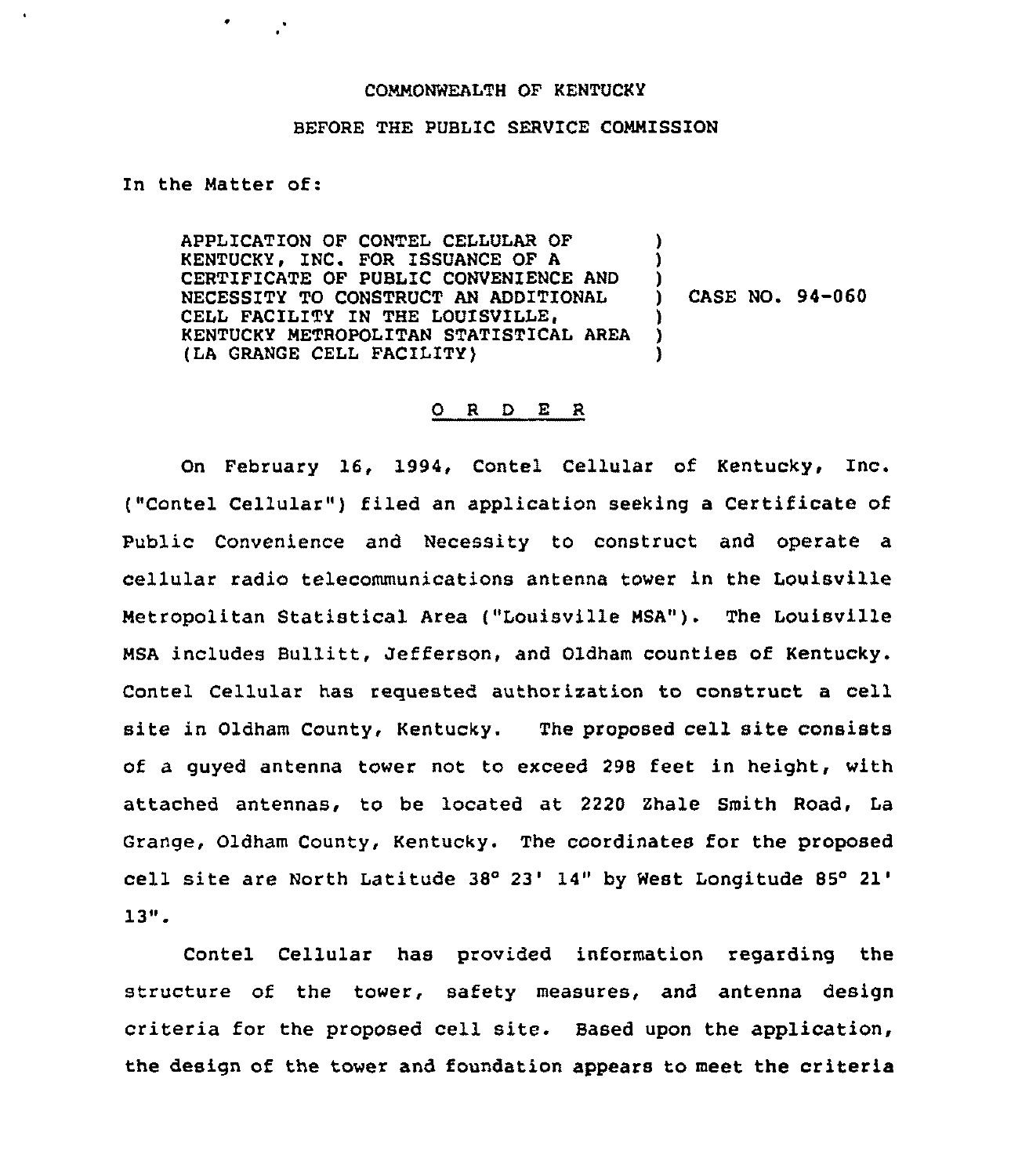of the Building Officials and Code Administrators International, Inc. National Building Code, with reference to earthquakes, winds, and tornadoes.

 $\bullet$  -  $\bullet$  -  $\bullet$  -  $\bullet$  -  $\bullet$  -  $\bullet$ 

Pursuant to KRS 100.324(1), the proposed cell site's construction is exempt from local zoning ordinances. However, Contel Cellular has notified the Oldham County Planning Commission of the proposed construction. Contel Cellular has filed applications with the Federal Aviation Administration ("FAA") and the Kentucky Airport Zoning Commission ("KAZC") seeking approval for the construction and operation of the proposed cell site. Both decisions are pending.

Contel Cellular has filed notices verifying that each property owner and resident within 500 feet of the proposed cell site has been notified of the pending construction. The notice solicited any comments and informed the property owners and residents of their right to intervene. Two letters protesting the proposed construction were received. Only one protestor requested intervention and the request was denied because the issues presented were determired to be beyond the scope of this Commission.

Pursuant to KRS 278.280, the Commission is required to determine proper practices to be observed when it finds, upon complaint or on its own motion, that the facilities of any utility subject to its jurisdiction are unreasonable, unsafe, improper, or insufficient. To assist the Commission in its efforts to comply with this mandate, Contel Cellular should notify the Commission if

$$
-2-
$$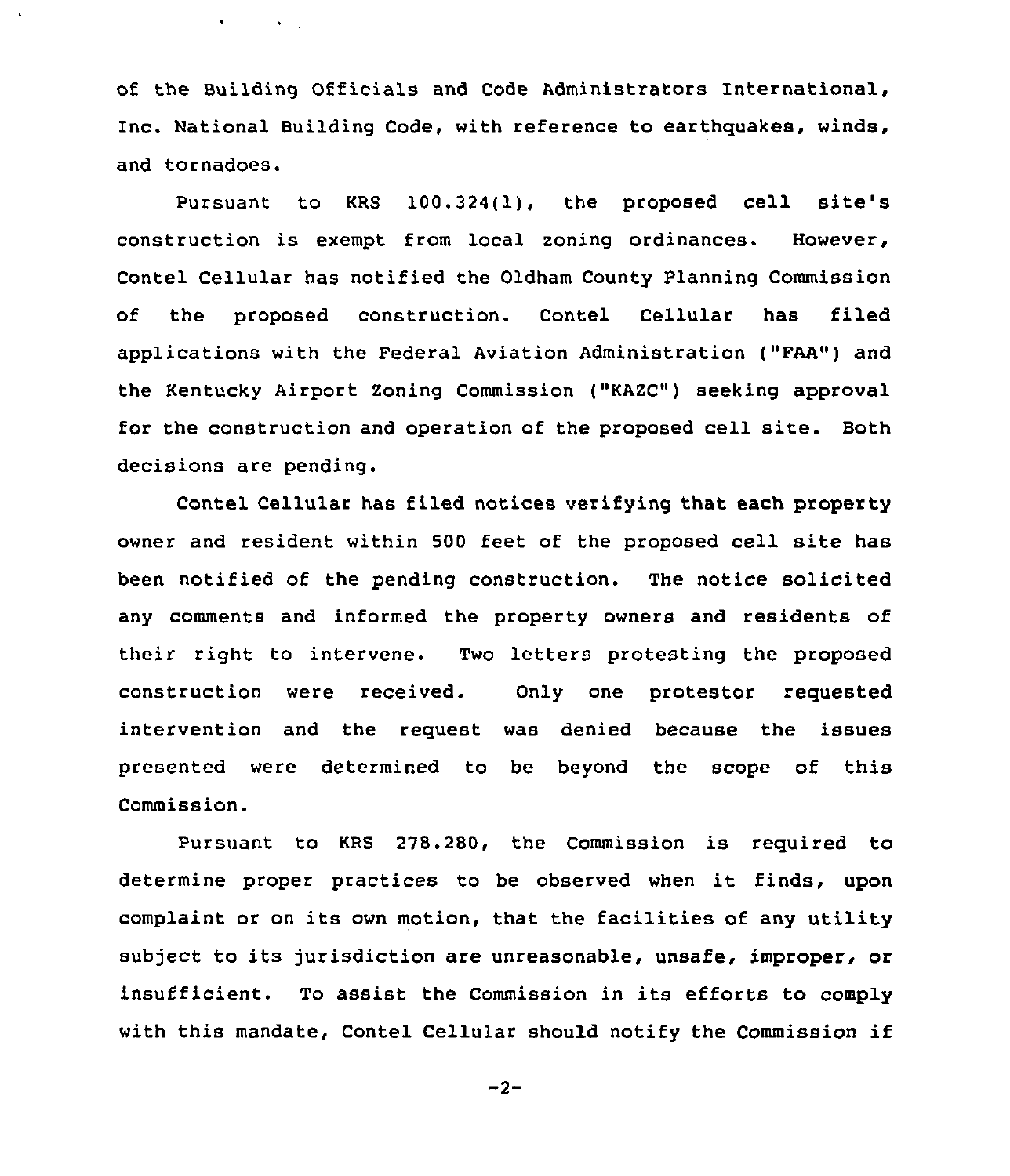it does not use this antenna tower to provide cellular radio telecommunications services in the manner set out in its application and this Order. Vpon receipt of such notice, the Commission may, on its own motion, institute proceedings to consider the proper practices, including removal of the unused antenna tower, which should be observed by Contel Cellular.

The Commission, having considered the evidence of record and being otherwise sufficiently advised, finds that Contel Cellular should be granted a Certificate of Public Convenience and Necessity to construct and operate the proposed cell site in the Louisville NSA under its currently approved tariff.

IT IS THEREFORE ORDERED that:

1. Contel Cellular be and it hereby is granted <sup>a</sup> Certificate of Public Convenience and Necessity to construct and operate a guyed antenna tower not to exceed 298 feet in height, with attached antennas, to be located at 2220 Zhale Smith Road, Ia Grange, Oldham County, Kentucky. The coordinates for the proposed cell site are North Latitude 38° 23' 14" by West Longitude 85° 21' 13".

2. Contel Cellular shall file a copy of the final decisions regarding its pending FAA and KAZC applications for the proposed construction within 10 days of receiving these decisions.

3. Contel Cellular shall immediately notify the Commission in writing, if, after the antenna tower is built and utility service is commenced, the tower is not used for a period of 3 months in the manner authorized by this Order.

 $-3-$